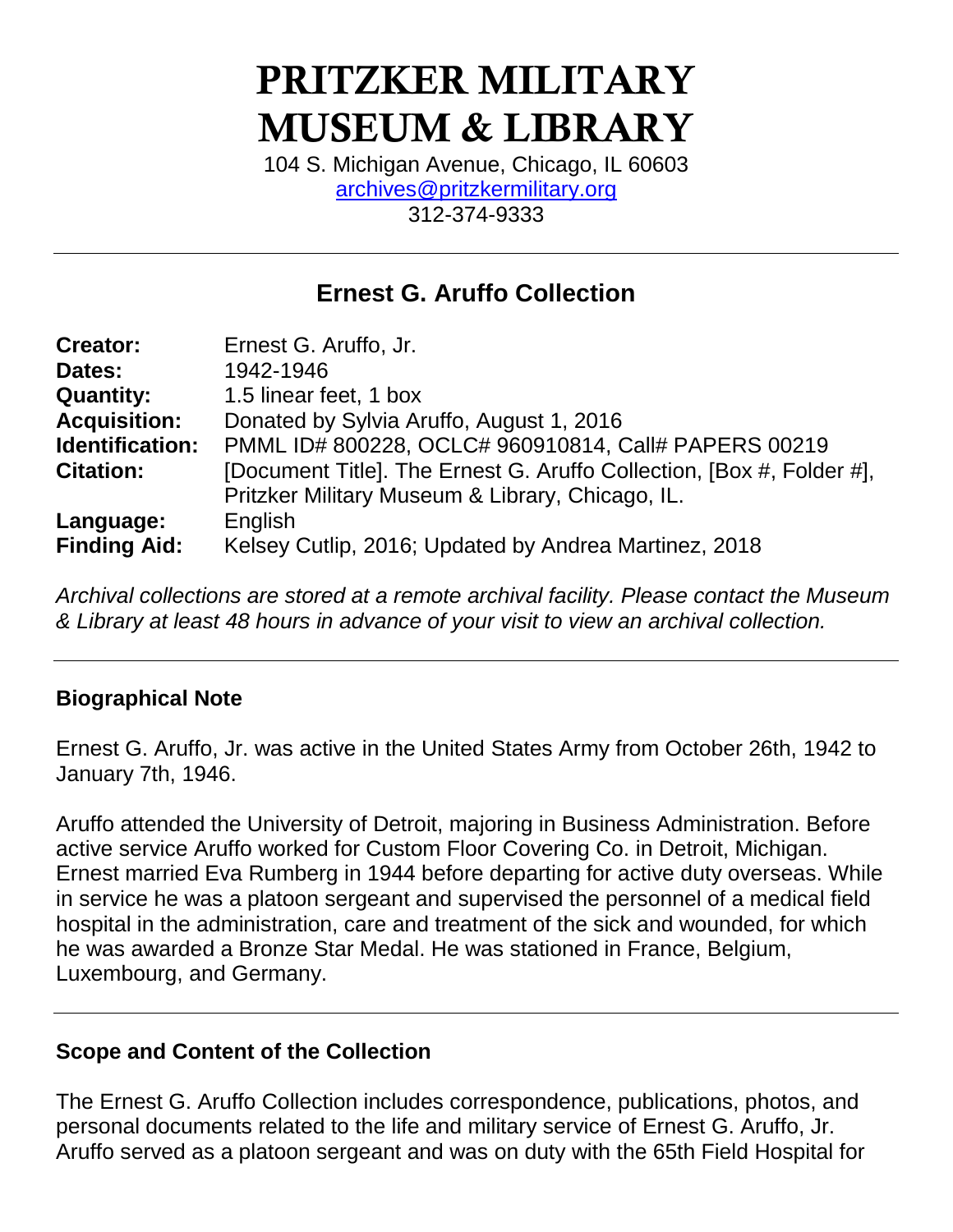which he was awarded a Bronze Star Medal. He was stationed in France, Belgium, Luxembourg, and Germany.

## **Arrangement**

The collection arrived in no particular order. Pritzker Military Museum & Library staff has arranged the collection according to material and date. The collection consists of four series:

#### **Series One: Correspondence**

Series consists of letters primarily from Ernest to his wife Eva during his time in the service. Written from January to May 1945.

#### **Series Two: Newspapers and Publications**

Series consists of a British newspaper, military publications, and fliers.

#### **Series Three: Personal Documents and Papers**

Series consists of a vinyl recorded message to Eva, personal military documents and accomplishments, ID cards, marriage announcement.

#### **Series Four: Scrapbook**

Series consists of seven pages out of a family scrapbook dating from 1942-1944.

#### **Rights**

Copyrights held by Sylvia Aruffo were transferred to the Pritzker Military Museum & Library. All other rights are held by the author or publisher. Users assume responsibility for following copyright laws as established by US Code Title 17.

#### **Separations**

**Call Number Description** 800228035 Red Cross armband

800228036 SA Sport Badge Armband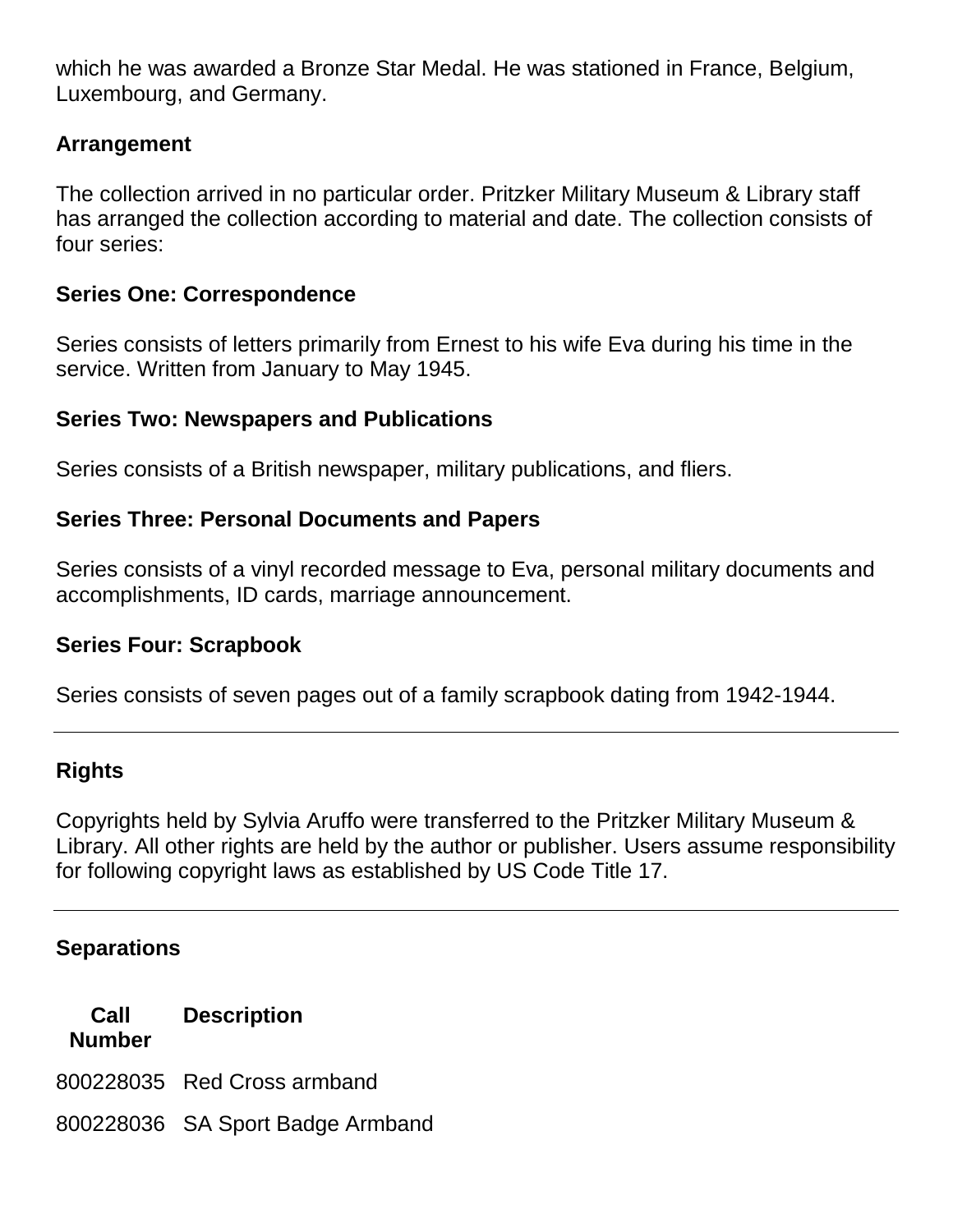| 800228037 German WWII Army Marksmanship cord                                            |
|-----------------------------------------------------------------------------------------|
| 800228038 WWII Red Cross Armband                                                        |
| 800228039 Nicht-Wehrmachtangehrige armband (Civilian member of Armed<br>Forces armband) |
| 800228040 Shoulder sleeve insignia of Third Army                                        |
| 800228041 Case containing Bronze Star medal, pin, and ribbon                            |

## **Key Subjects**

This collection is indexed under the following headings in the Library's online catalog. Researchers interested in materials about related topics, persons, or places should search the catalog using these subject headings.

#### **Subjects**

United States. -- Army Soldiers -- United States -- Correspondence. Command of troops. Bronze Star Medal (U.S.)

# **Container List**

|  |           | Correspondence                                                                                                                                            | 1/29/1945-<br>5/24/1948 |
|--|-----------|-----------------------------------------------------------------------------------------------------------------------------------------------------------|-------------------------|
|  | 800228001 | Letter from Ernest to his wife Eva.<br>Speaks about military life, and lists<br>souvenirs he has picked up.                                               | 4/26/1945               |
|  | 800228002 | Letter from Ernest to Eva. Speaks<br>about receiving her letters, telling her<br>he is still in active duty, and gives an<br>account of his time on duty. | 5/24/1945               |
|  |           | Letter from Ernest to Eva. Speaks<br>800228003 about his duties working at the hospital,<br>details the building, and his living                          | 5/11/1945               |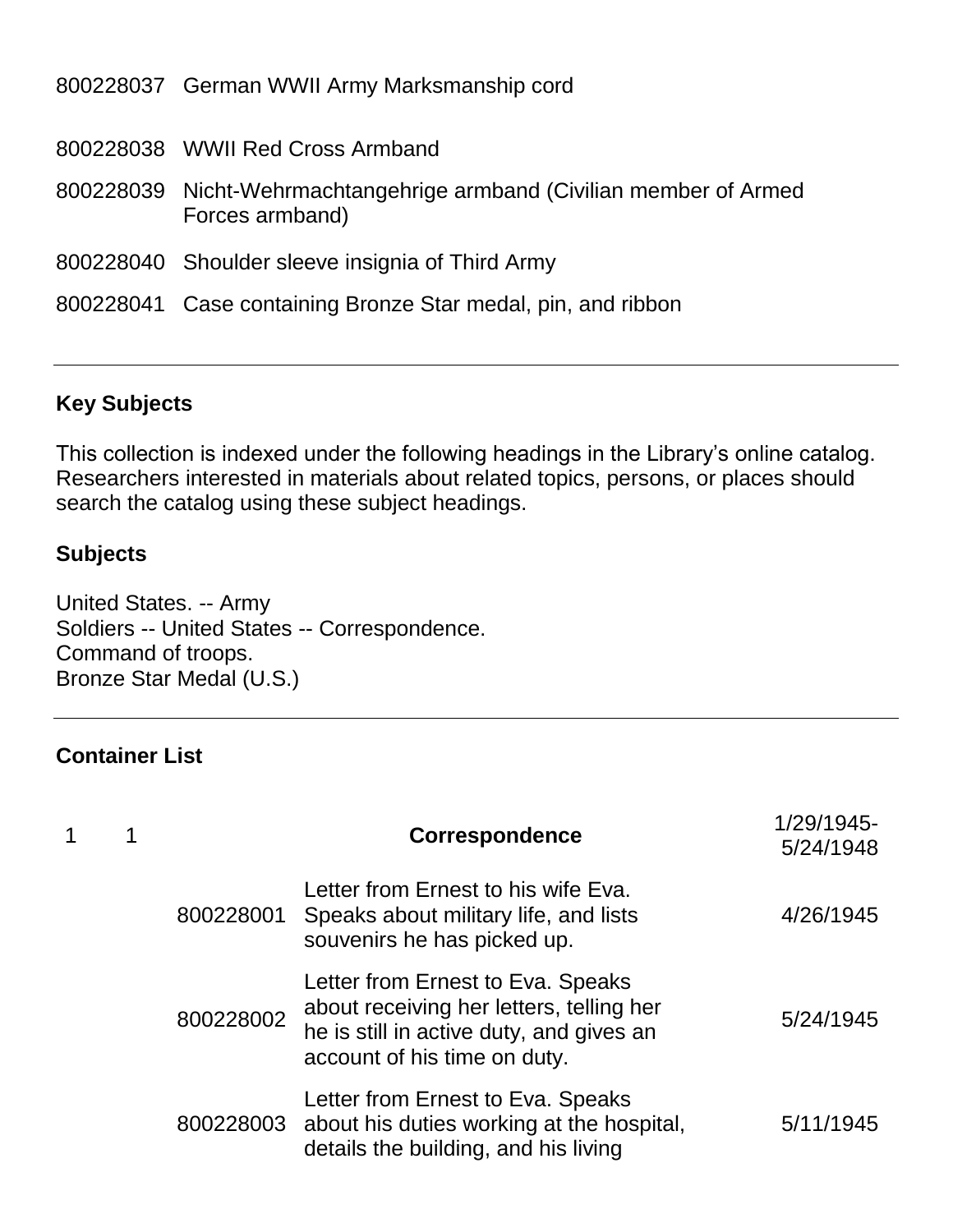conditions.

|   |                | 800228004 | Note stating "Darling carry these in<br>your purse or any place - for effect-<br>xxxxxxxxxx." | N.D.                       |
|---|----------------|-----------|-----------------------------------------------------------------------------------------------|----------------------------|
| 1 | $\overline{2}$ |           | <b>Newspapers and publications</b>                                                            |                            |
|   |                |           | 800228005 USS Augusta: Her Story                                                              | 12/15/1945                 |
|   |                | 800228006 | Play flier. Dear Ruth: a comedy in 2<br>Acts                                                  | N.D.                       |
|   |                | 800228007 | Military Memorandum regarding dress<br>regulations                                            | N.D.                       |
|   |                | 800228008 | <b>British Newspaper: The Evening News</b><br>Friday, December 21, 1945                       | 12/21/1945                 |
| 1 | 3              |           | <b>Personal documents and papers</b>                                                          |                            |
|   |                | 800228009 | Vinyl recorded message from Ernest to<br>Eva                                                  | N.D.                       |
|   |                | 800228010 | Meal ticket and courtesy pass card,<br>along with handwritten note                            | $6/22/1945$ -<br>6/29/1945 |
|   |                | 800228011 | Paris Pass with handwritten note                                                              | 9/19/1945-9/1945           |
|   |                | 800228012 | <b>Recommendation for Award of Bronze</b><br>Star Medal for Ernest G. Aruffo, Jr.             | 8/2/1945                   |
|   |                | 800228013 | <b>Ernest and Eva Aruffo Announcement</b><br>of Marriage                                      | 1944                       |
|   |                | 800228014 | <b>Army Separation Qualification Record:</b><br>summary of military occupations               | N.D.                       |
|   |                | 800228015 | Thank you note from the White House                                                           | N.D.                       |
|   |                | 800228016 | Honorable Discharge paperwork and<br>card                                                     | 1/7/1946                   |
|   |                | 800228017 | Special Order No. 85 granting Ernest a<br>pass to Paris, France                               | 9/18/1945                  |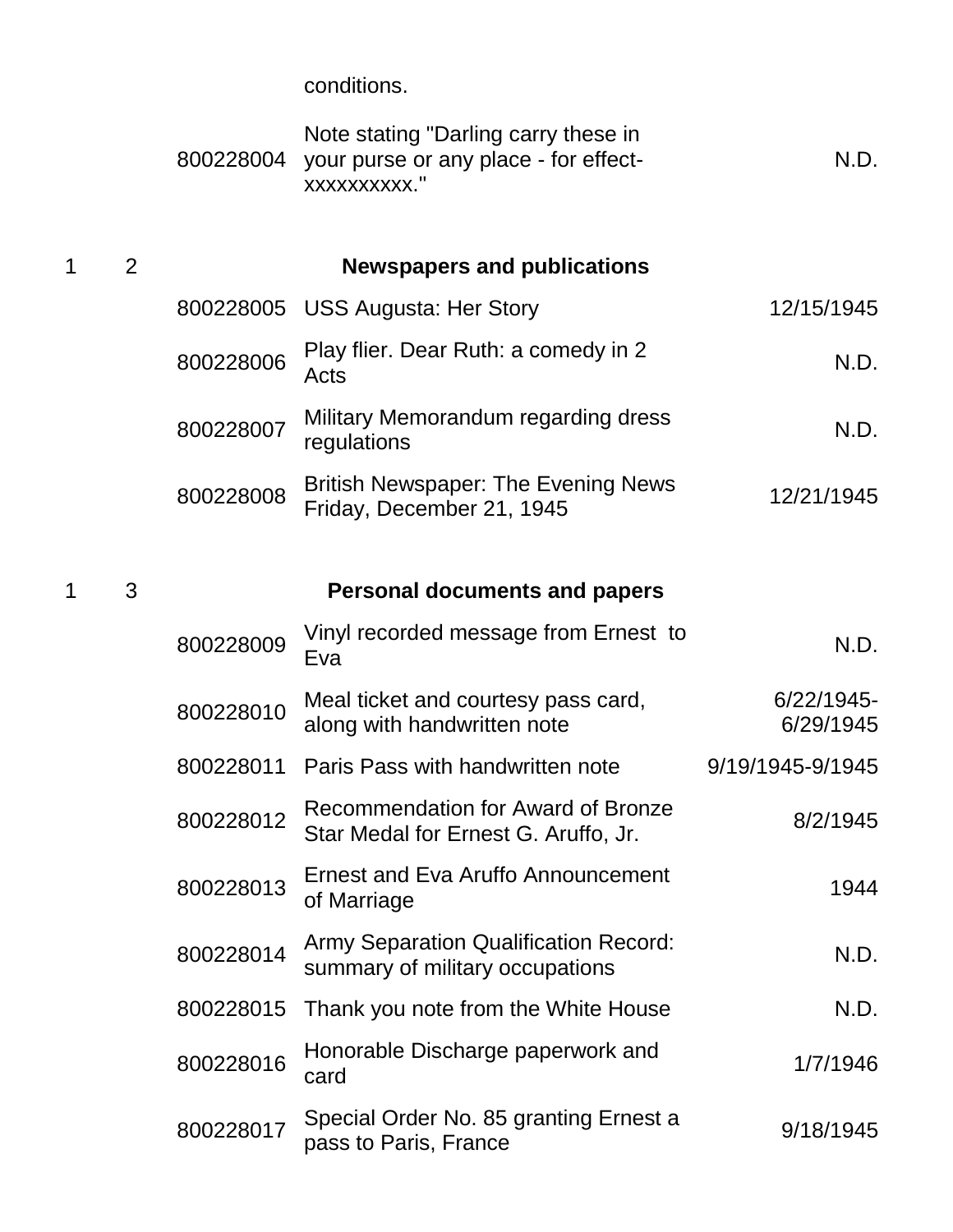|           | 800228018 Fort Sheridan, Illinois Class A Pass                                                                    | 12/31/1944 |
|-----------|-------------------------------------------------------------------------------------------------------------------|------------|
| 800228019 | War Department I.D. Card: Ernest G.<br>Aruffo, Jr.                                                                | 9/22/1944  |
| 800228020 | Photocopy of notes written by Ernest<br>detailing where he was located in his<br>time with the Army               | 1944-1946  |
|           | <b>Scrapbook</b>                                                                                                  |            |
| 800228021 | Page 1: three photos of Ernest and Eva<br>on a dock                                                               | 7/4/1942   |
| 800228022 | Page 2: photo of Eva in a dress in front<br>of trees                                                              | N.D.       |
| 800228023 | Page 3: two photos of Eva and another<br>individual posing in a box, captioned<br>military material               | 10/25/1942 |
| 800228024 | Page 4: two photos of Ernest and Eva<br>embracing, captioned Battle Creek<br>"Reunions are so sweet"              | 11/1/1942  |
| 800228025 | Page 5: two photos of Eva and Ernest<br>reuniting                                                                 | 11/1/1942  |
|           | Page 6: photo of Ernest in a car, photo<br>800228026 of Ernest in uniform, photo of a woman<br>in a dress         | $Oct-43$   |
| 800228027 | Page 7: four photos of Ernest in<br>uniform and Eva posing in a car                                               | $Oct-43$   |
| 800228028 | Page 8: three photos of Eva                                                                                       | N.D.       |
| 800228029 | Page 9: one photo of Ernest with a car,<br>two photos of Eva posing                                               | N.D.       |
| 800228030 | Page 10: two photos of Ernest kneeling<br>in proposal and Eva standing captioned<br>"won't you."                  | N.D.       |
| 800228031 | Page 11: photo of Ernest in a car<br>captioned "the winner", and photo of<br>Eva posing captioned "the mortgage." | N.D.       |

1 4 **Scrapbook**